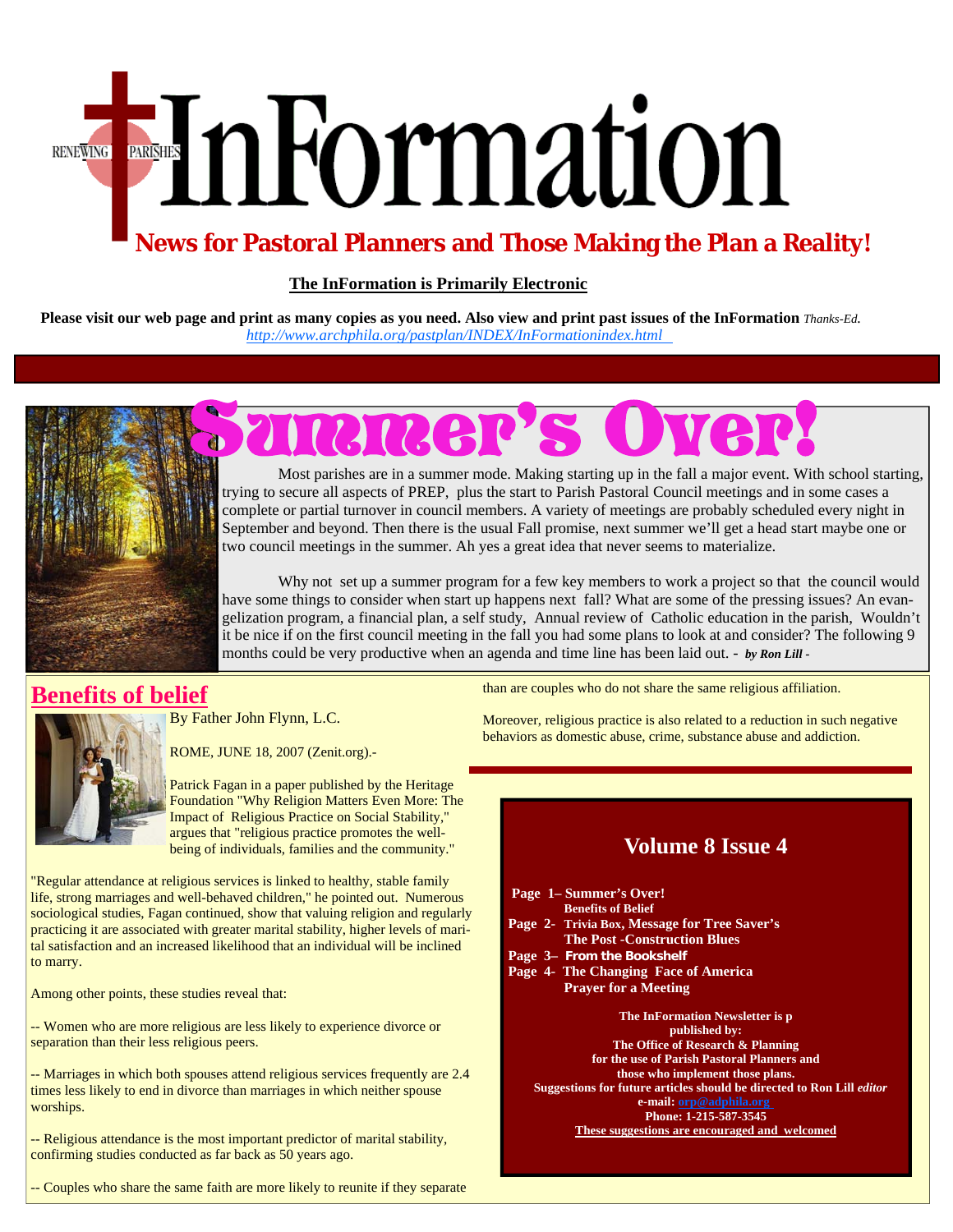

**The Catholic Life Congress 2008!** 

**The ARCHDIOCESE OF PHILADELPHIA WILL HOLD THE CATHOLIC LIFE CONGRESS ON-SATURDAY, NOVEMBER 8TH, 2008 AT- ARCHBISHOP CARROLL HIGH SCHOOL**

**FEATURING WORKSHOPS BY DR. MARYANNE GUBISH AUTHOR OF REVSIONING PARISH PASTORAL COUNCILS A MUST FOR YOUR P.P.C. TIME- 8:30 AM TO 3:30 PM**

**FOR QUESTIONS CONTACT: MARTI HARRINGTON 215-587-3694 MAHARRIN@ADPHILA.ORG**

**CLICK ON THE BROCHURE TO VIEW, DOWNLOAD, PRINT AND REGISTER!**



Saturday, November 8, 2008 8:15 AM  $\sim$  4:00 PM Archbishop Carroll High School, Radnor, PA

> **Eucharistic Liturgy** Most Reverend Robert P. Maginnis, D.D.

Keynote Address Br. Michael O'Neill McGrath, OSFS Meredith Augustin

> Presentación Principal Dr. Hosffman Ospino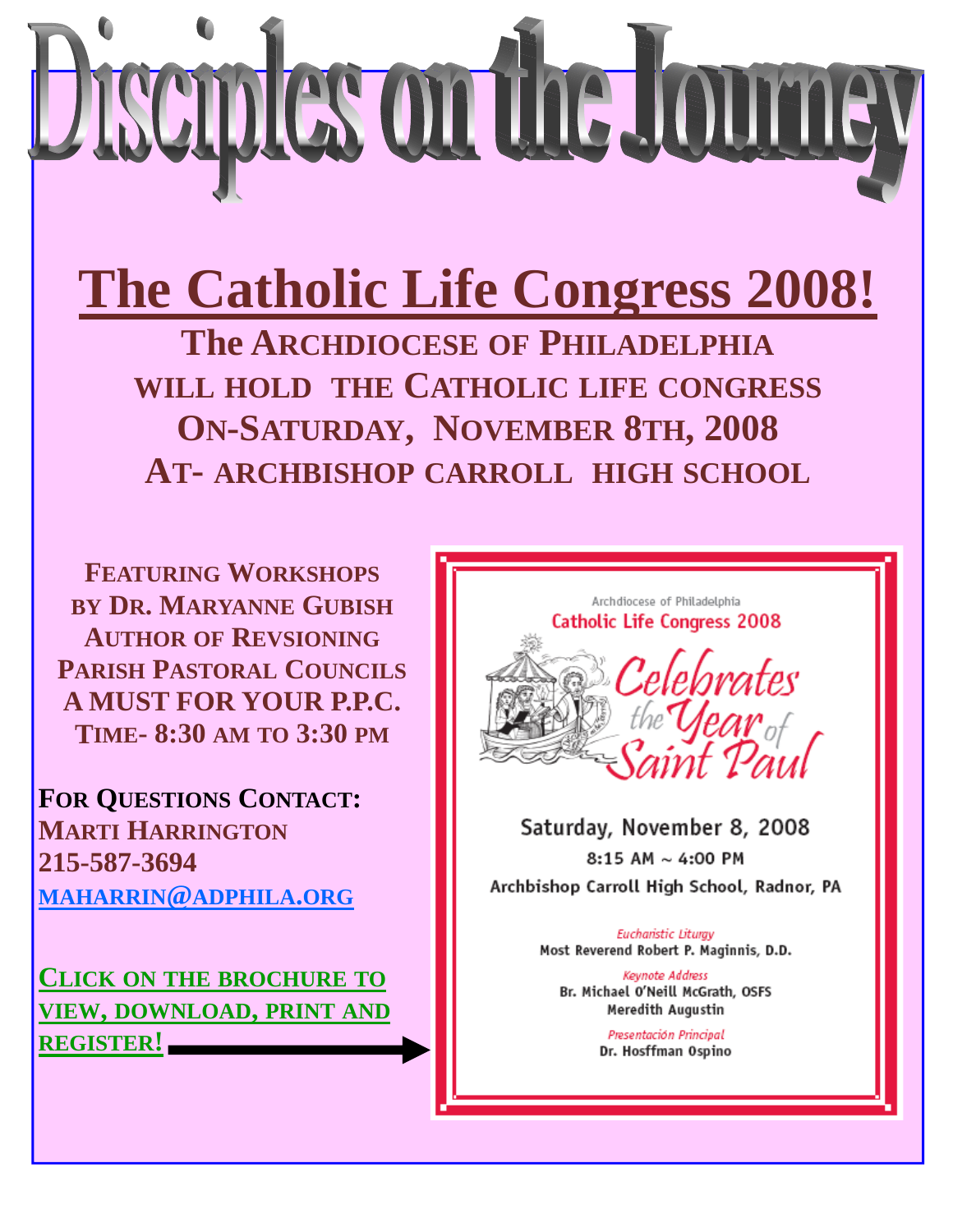

**The Post-Construction Blues** 

Adapted From the Alban Weekly - Week of 5/8/2006

Dan Hotchkiss, Alban Consultant

Few projects excite and galvanize a

#### parish more than a new

building or a major renovation. People complain about construction delays, capital campaigns, and the general din and dust, but their blood pumps, their wallets loosen, and their enthusiasm rises. Lyle Schaller went so far as to generalize that parishes that build capital are happier than those that spend it. Most parishes in the midst of a construction project illustrate his point: as they convert their members' cash into real estate, their spirits rise, peaking at the dedication service.

But what happens then? Usually there is a period of euphoria. Occasionally a parish goes on from strength to strength without a pause. More often, though, there is a letdown, a period of slump? in finances, in program, in morale: the post-construction blues. This happens for several reasons:

**Increased operating costs**. From the moment of groundbreaking, the parish needs to begin payments on any loans. New buildings mean new costs for heating, cooling, and cleaning. And so on and on. Those who were against building now have cause to say "I told you so."

**Loss of a major point of focus**. People love a project. A building project, even an annoying one, focuses decision making. Money flows to it; lay leadership and staff time go to it; ministries and programs move aside or even stop cold to make way for the jackhammers and cranes. Then, suddenly, the noisy building site becomes a seriously quiet building. Opportunities abound; without a plan, the parish may be paralyzed. The people ask, "What now?"

**Shift of emphasis from money and building to ministry and program**. A parish that has focused on a building program for the last few years is apt to have a council full of people who like fund-raising, financial planning, and construction. What the hour demands, though, is ministry and programs to fill up the new space with people. Parish Council members who try to stay focused on finances and construction may be frustrated and angry. Worse, they may prevent a necessary shift to new priorities or create conflict when "those new people" want to do new things.

**A change of leadership**. There is no law requiring Leaders or staff to move after a building project, but many do. Nor is it necessary for parishes to tread water during a transition between leadership, but many do. At a time when the parish needs not less but more work, money, and enthusiasm from its members, a pastoral transition can stall a parish's movement into its next cycle of growth.

**What can be done** to avoid the post-construction syndrome or to mitigate its consequences? First of all, if you are planning a building campaign, choose the timing wisely.

**Maximize the use of your current facility** before building. have more worship services, each with high attendance, active children's ministry, and participatory music program. Parishes frequently emphasize the sanctuary in phase one of a staged building plan. But sanctuary space costs much more per square foot than classrooms and offices, so small parishes often build too small. Lack of seating space, program space, parking, and staff offices limit growth, and phase two never happens or is long delayed.

**The reverse sequence**. Building a modest sanctuary plus ample space for small group programs and staff offices usually makes more sense. With multiple Masses, space for program and, last but by no means least, a manageable debt load, the parish can more easily grow to the point of building a truly adequate sanctuary.

#### **Another kind of preplanning that can head off the post-construction**

**blues** anticipates the need for a new cadre of leaders for the

post-construction period. Some lay leaders

do their best work helping parishes build and find the program-building aftermath less interesting. A few can manage both. A little foresight can prevent the leadership from leaving unhappily, a needless victim of the parish's postconstruction blues.

An open conversation about the fact that different leaders offer different gifts empowers the parish to select one mix of leaders to build the building and another group to plan how ministry and program will ramp up quickly once the new space is completed. As with clergy, frank conversation ahead of time can keep the leadership transition, once it occurs, upbeat and intentional instead of angry and demoralizing. When this happens, lay leaders have a responsibility to keep the program and the parish on a growth curve. Some growth may be necessary to "catch up" to the debt-payment obligations. More important, the

parish owes it to the donors to fulfill the dream for which the *...page 4*

**Trivia Box How many self identified Catholics are registered in a parish?** 

**How many self identified Catholics attend Mass weekly? (Answer on page 3 in the answer box)** 



**CAN I GET ADDITIONAL COPIES OF** "InFormation"?

**You can click on to the news letter web site**  *[http://www.archphila.org/pastplan/](http://archphila.org/pastplan/INDEX/InFormationindex.html)INDEX/ InFormationindex.html*

> Ron Lill Ed. **orp@adphila.org**

 *Note: You can print as many copies as you need* 



**Has your parish or Cluster entered into a Planning or Study Process?** 

. . . . . . . . . . . . . . . . . . .

**Do you need a professional Facilitator? The office of Research and Planning maintains a list of trained and experienced Resource people. Contact us at:** *The Archdiocese of Philadelphia* 

 *222 n. 17th Street Rm.216 Philadelphia, Pa 19103*  **tn#***215-587-3545* **E-mail** *orp@adphila.org*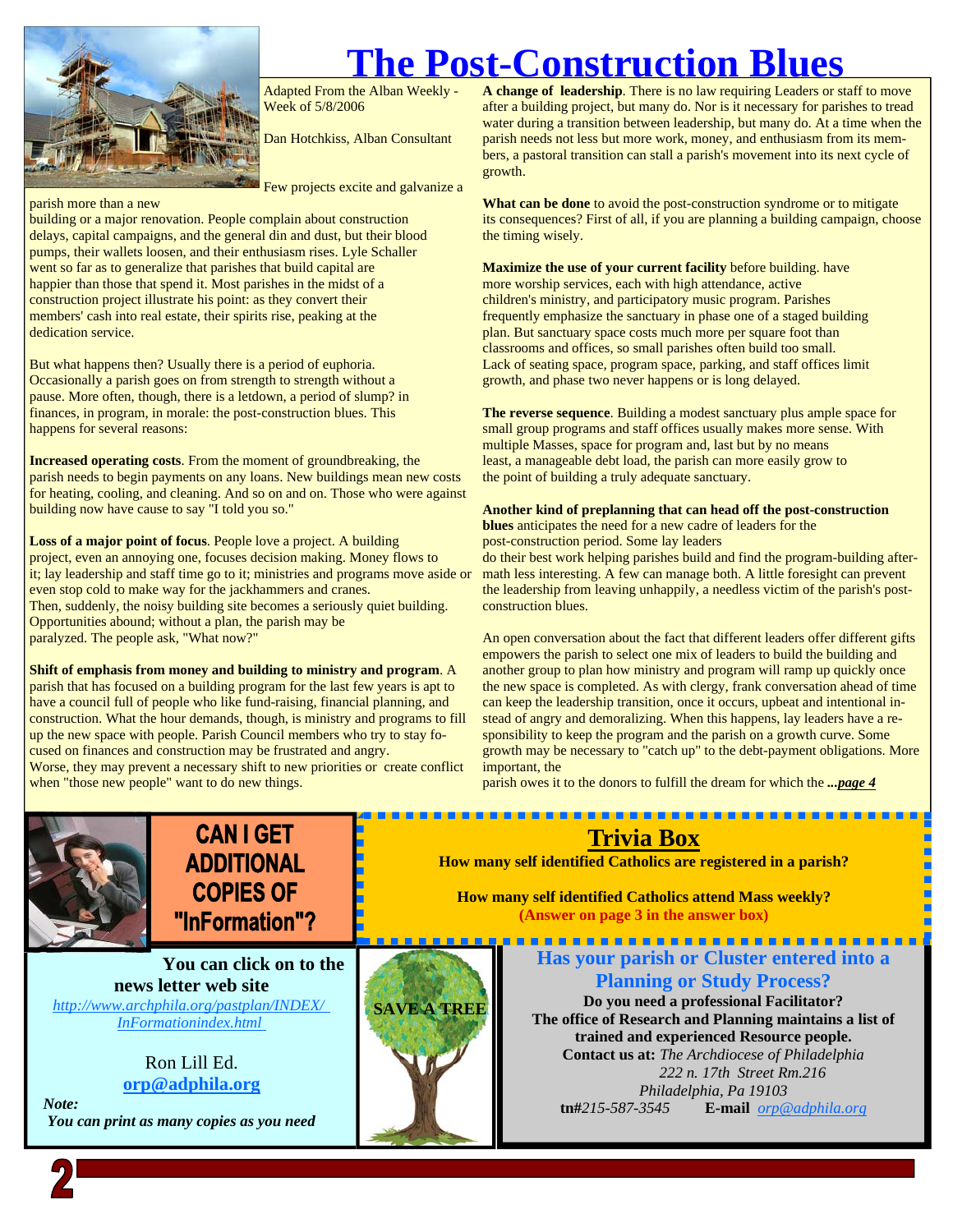## By Marti Harrington

**Coordinator, Parish Pastoral Councils, Archdiocese of Philadelphia** 

## *Make Room for the Holy Spirit!*

#### C**haracteristics of good Parish Pastoral Council meetings:**

- Begin with prayer
- Establish a clear purpose for the meeting
- Prepare an agenda
	- $\Diamond$  Distribute the agenda in advance
	- *S* Indicate the required time required for each segment
- Start on time
- End on time
- Identify a leader/facilitator
- Use a consensus decision making process
- End with prayer
- Follow up with clear minutes

Prayer and faith sharing are essential to the life and effectiveness of PPC's.

When asked why successful PPC's are successful, the inevitable answer is "we pray together, we faith share". *Successful PPC's invite the Holy Spirit to be present at each meeting.* 

#### **Characteristics of good prayer and faith sharing**:

- Allow time to settle from the day
- Intentionally focus one's attention, talent and energy on the agenda
- Prepare scripture reading
- Allow reflection time
- Allow time to share faith and feelings

#### **Below are some resources available for you in preparing prayer:**

Prayer for Parish Groups: Preparing and leading prayer for group meetings,

Donal Harrington & Julie Cavanaugh, Saint Mary's Press, 1998, \$12.95.

This book begins with two brief chapters on the importance of prayer as the heartbeat of every parish group and specific suggestions and guidance on preparing a prayer session. The main body of the book provides over 100 resource texts for your use.

Meeting Prayers, Philip A. Verhalen, Editor, The Liturgical Press, 2002, \$9.95.

The introduction of this book acknowledges that coming together for a meeting is community building work in itself. The prayers included here pull us out of our own agenda and allow us to reflect on the more encompassing agenda that works for the honor of God. There are prayers for each month of the year, for the end of meetings and prayers in anticipation of a critical meeting.

Prayer Services for Parishes, Karen Berry, O.S.F., St. Anthony Messenger, 2005, \$9.95.

This book provides prayer services for many occasions, seasons and programs. Each service provides a springboard for opening people to the action of God in the church community. Prayers services for the liturgical year, sacraments, parish groups and seasons and holidays are included.

Feel free to contact Marti Harrington at maharrin@adphila.org or 215.587.3694, to obtain these books.

#### **Trivia Answer Box**

About two thirds of self identified Catholics are registered in a parish. About one third of self identified Catholics attend Mass weekly. source: Davidson, James and Suzanne Fournier. 2006 "Recent Research on Catholic Parishes